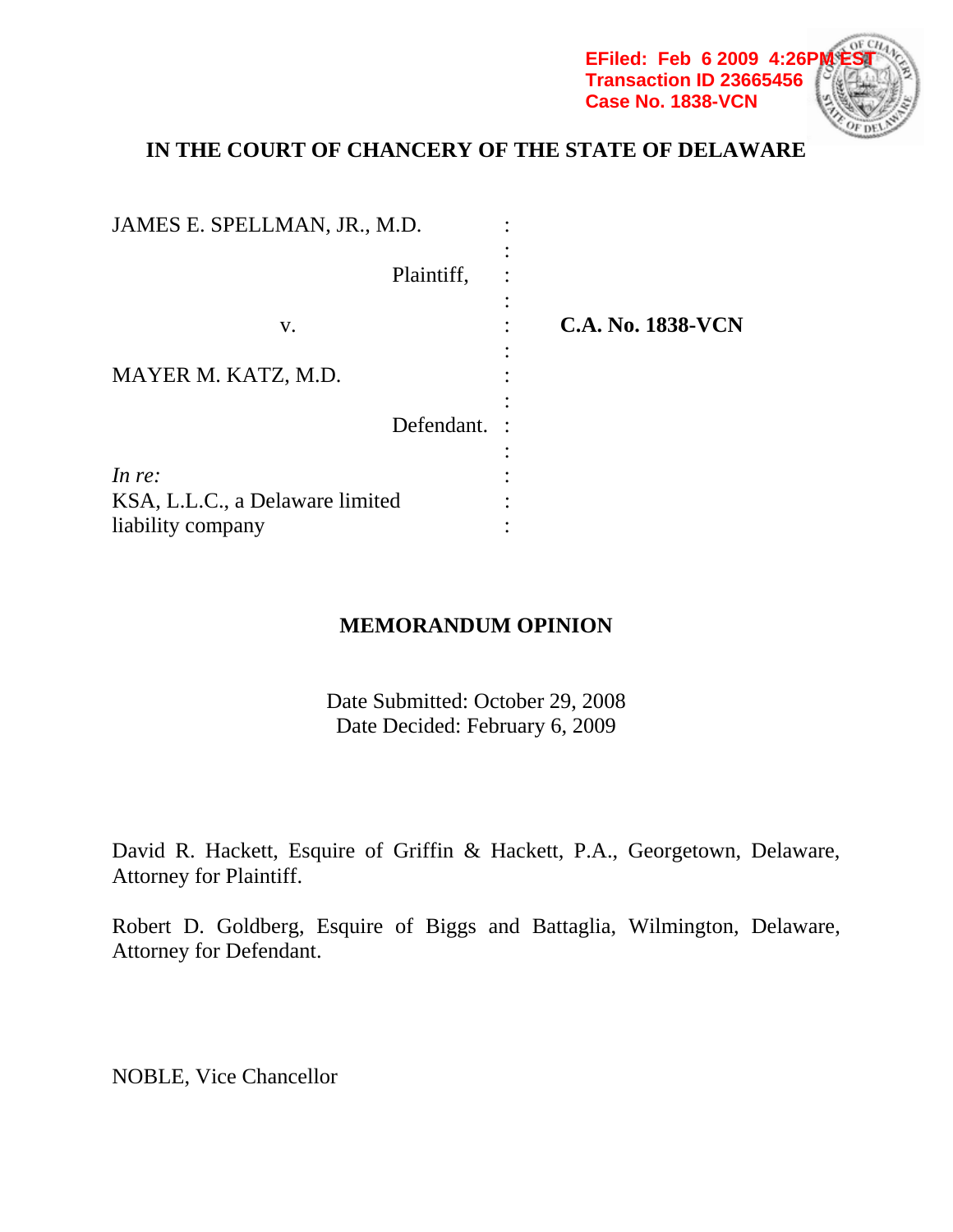#### **BACKGROUND**

Plaintiff James E. Spellman, Jr., M.D. ("Dr. Spellman") and Defendant Dr. Mayer M. Katz, M.D. ("Dr. Katz") are both physicians licensed to practice medicine in the State of Delaware. From September 1999 until February 2002, the two doctors practiced together through Delaware Bay Surgical Services, P.A. ("DBSS") in Lewes, Delaware. DBSS, where Dr. Katz still practices, rents its office space from KSA, L.L.C., a Delaware limited liability company ("KSA"), $^1$  in which Dr. Spellman and Dr. Katz each holds a 50% ownership interest. $2$ 

 KSA was organized in 1997 and has undertaken a single project during its existence: the construction of Bayview Medical Center, the medical office building where DBSS is located.<sup>3</sup> The project was financed by Wilmington Trust Company, and both physicians remain personally liable on the mortgage as guarantors.

<sup>&</sup>lt;sup>1</sup> The Limited Liability Company Agreement of KSA, L.L.C. (the "Agreement") appears as Ex. 1 to App. to Pl.'s Main Br. in Supp. of his Mot. for Summ. J.

<sup>&</sup>lt;sup>2</sup> Originally, ownership in KSA was divided among three doctors: the two parties and Anthony D. Alfieri, M.D. ("Dr. Alfieri"). Compl. ¶ 5. Dr. Alfieri subsequently withdrew from KSA. *Id.* at  $\P$  14. This fact is relevant only as background, and for understanding why the Agreement requires majority vote on certain actions instead of unanimous vote. Obviously, now that KSA has only two members, each holding 50% of the ownership interest, a majority cannot be achieved without unanimity.

 $3$  The office building has three units: one is occupied by DBSS; one was transferred to a limited liability company in which Dr. Alfieri holds an interest; and one that was sold in 2002. Thus, KSA's primary asset now is the one unit rented to DBSS in the Bayview Medical Center.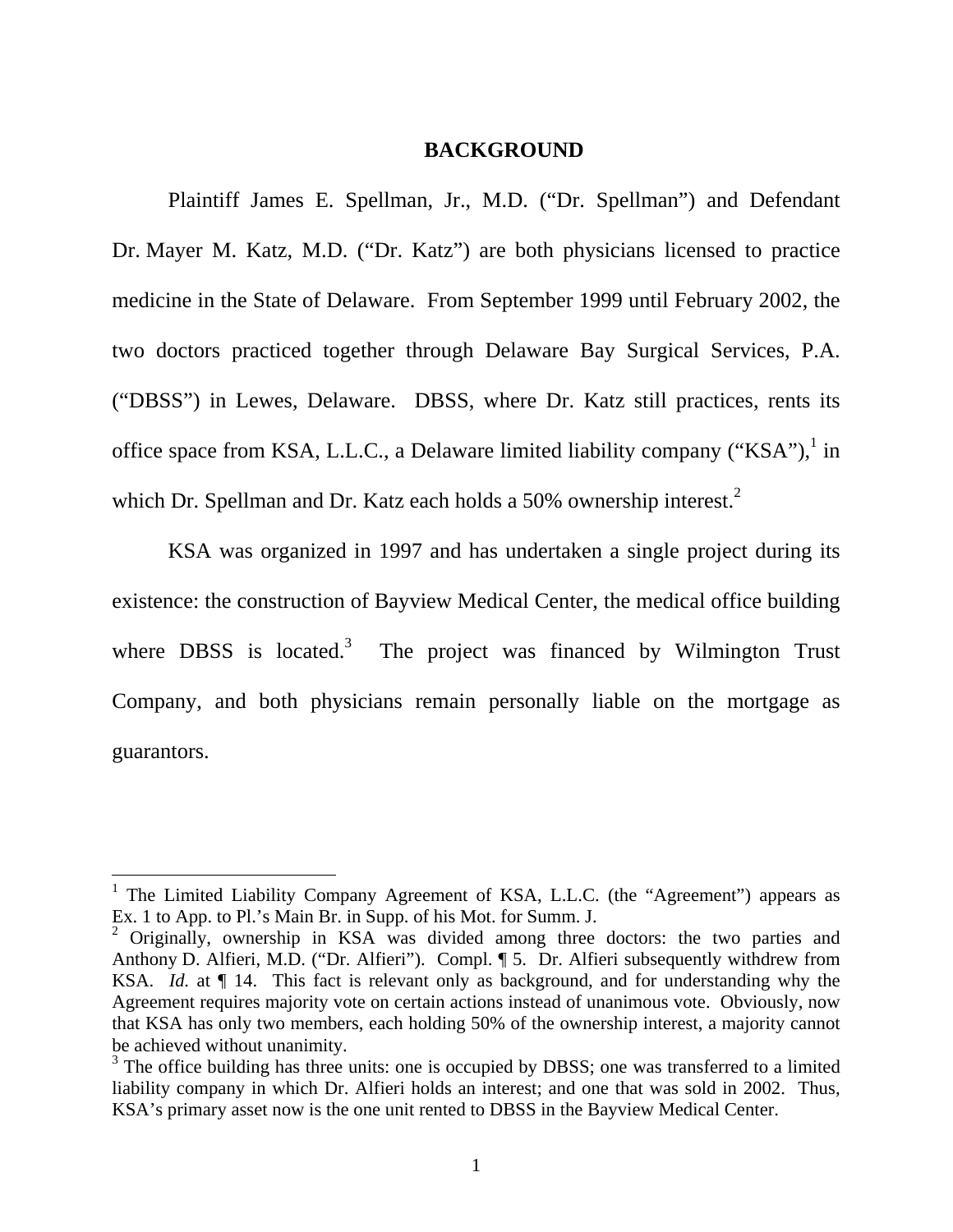It is enough for present purposes to note that the relationship between the two physicians began to deteriorate shortly after it began. As a result, Dr. Spellman left DBSS to practice on his own. Dr. Katz continues to practice medicine with DBSS in the same location.

 The two have continued to disagree over how best to disentangle themselves from each other and their joint investments, both as to DBSS and KSA. Dr. Spellman has initiated several suits in Delaware courts against Dr. Katz as a result of their disagreements, including an unsuccessful petition for the dissolution of DBSS in this Court.<sup>4</sup>

 Dr. Spellman now seeks a declaration of the dissolution of KSA pursuant to 6 *Del. C.* § 18-802 or, alternatively, an order pursuant to 6 *Del. C.* § 18-803(a) appointing a liquidating trustee to effectuate the winding up of KSA's affairs because KSA is already dissolved by express will of its members, pursuant to Section 5.1 of the Agreement, which provides in relevant part:

The Company shall be dissolved and its affairs wound-up as soon as possible after the construction of the building [Bayview Medical Center] has been completed, the condominium documents have been finalized and a certificate of occupancy has been issued with respect to each condominium unit . . .

<sup>4</sup> *In re Delaware Bay Surgical Servs.*, C.A. No. 2121-S (Del. Ch. Jan. 28, 2002) (Chandler, C.).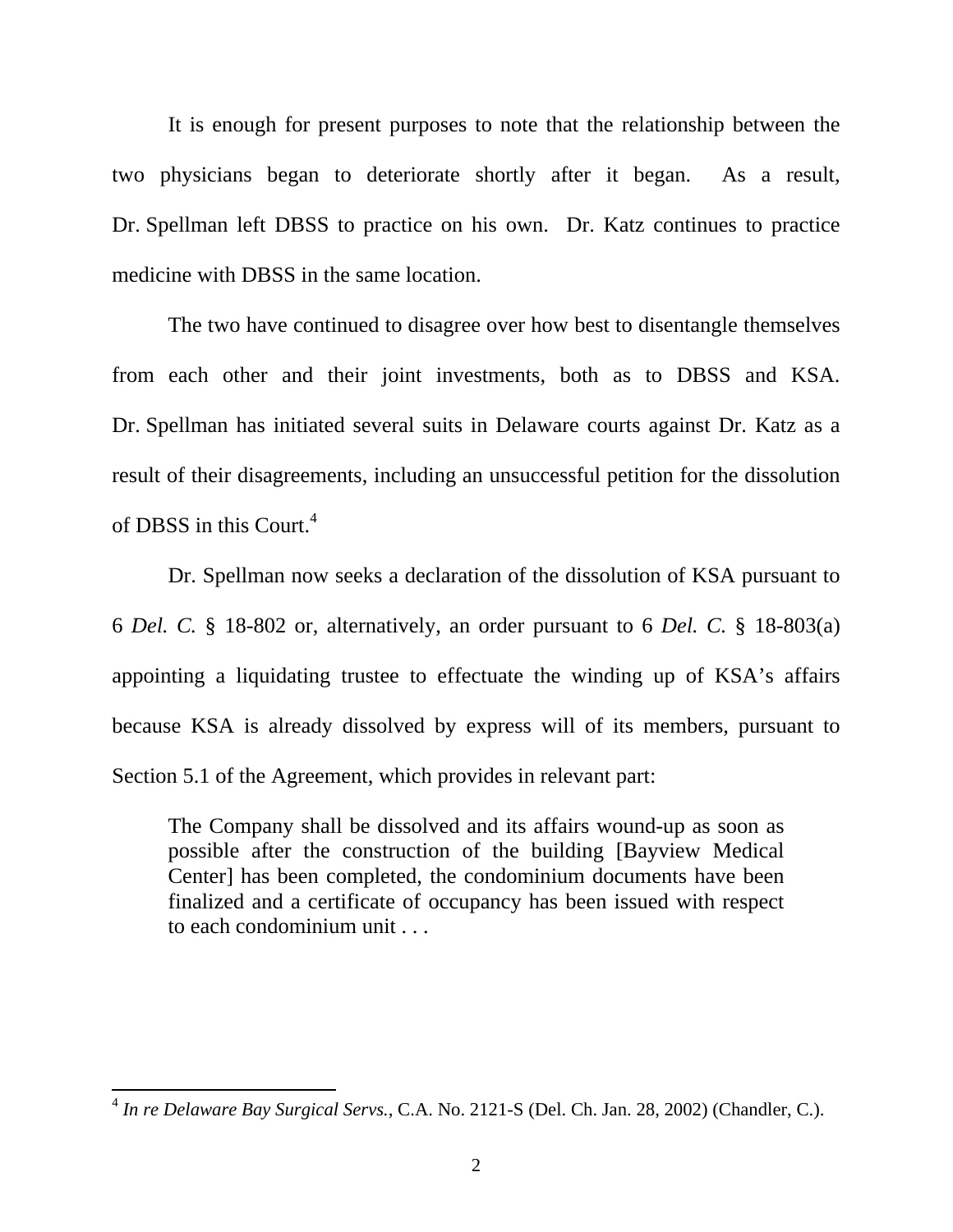Neither party disputes that those express preconditions to dissolution found in Section 5.1 have been satisfied.<sup>5</sup> The building has been completed; the condominium documents recorded; and the certificates of occupancy issued. Nevertheless, Dr. Katz argues that dissolution and winding up of KSA is not proper because Section 5.1 does not accurately reflect the original intention of the parties. According to him, neither party knew this provision was part of the Agreement. Dr. Katz's position is that the parties never intended to dissolve KSA following completion of Bayview Medical Center, rather, they intended to operate KSA for at least as long as the mortgage's interest obligation and real estate tax benefits remained available to offset profits from DBSS.<sup>6</sup> That KSA was not dissolved or its affairs wound up following the completion of Bayview Medical Center and the issuance of occupancy certificates is, in his view, evidence in support of this position.

In addition to opposing Dr. Spellman's petition, Dr. Katz has asserted a counterclaim, derivatively on behalf of KSA, alleging that Dr. Spellman breached his fiduciary duties to KSA by refusing to participate in the refinancing of the existing mortgage.<sup>7</sup> He seeks damages for the resulting loss.

<sup>&</sup>lt;sup>5</sup> Compl. ¶ 11; Def.'s Answering Br. in Opp'n. to Pl.'s Mot. for Summ. J. at 9.

 $6$  Affidavit of Mayer M. Katz, M.D. ("Katz Aff.") [29.

 $^7$  Am. Countercl.  $\P\P$  12-15.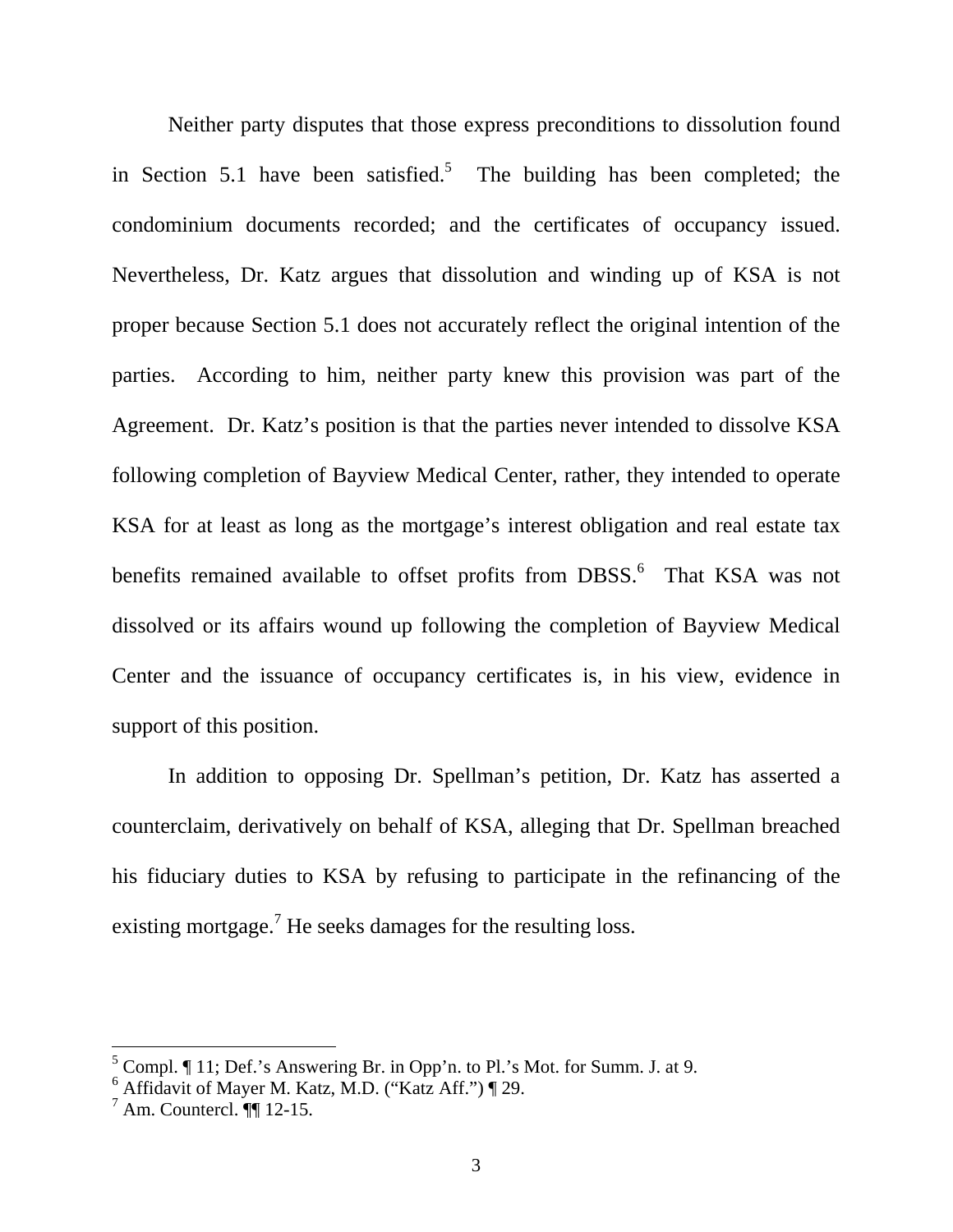Dr. Spellman has moved for summary judgment on his petition for a decree of dissolution and for the winding up of KSA. He also seeks the dismissal of Dr. Katz's amended counterclaim for failure to properly plead demand futility with the particularity required by Court of Chancery Rule 23.1 or, in the alternative, for failure to state a claim upon which relief can be granted pursuant to Court of Chancery Rule  $12(b)(6)$ .<sup>8</sup>

This is the Court's decision on the two motions; each will be addressed in turn.

#### **DISCUSSION**

## A. *Plaintiff's Motion for Summary Judgment*

#### 1. Applicable Standard

Summary judgment may be granted where the moving party demonstrates that there are no genuine issues of material fact in dispute and that it is entitled to judgment as a matter of law.<sup>9</sup> The burden is on the moving party to show the absence of any genuine issue of material fact.<sup>10</sup> The Court views the facts in the light most favorable to the nonmoving party.<sup>11</sup> Summary judgment will be denied where the proffered evidence provides "a reasonable indication that a material fact

<sup>&</sup>lt;sup>8</sup> Dr. Katz has proposed an amendment to his counterclaim. The amendment is opposed by Dr. Spellman. The Court will evaluate the sufficiency of Dr. Katz's counterclaim as if the amendment has been approved.

<sup>9</sup> Ct. Ch. R. 56(c); *Burkhart v. Davies*, 602 A.2d 56, 59 (Del. 1991).

<sup>10</sup> *Quereguan v. New Castle County*, 2004 WL 2271606, at \*2 (Del. Ch. Sept. 28, 2004).

<sup>11</sup> *Acro Extrusion Corp. v. Cunningham*, 810 A.2d 345, 347 (Del. 2002).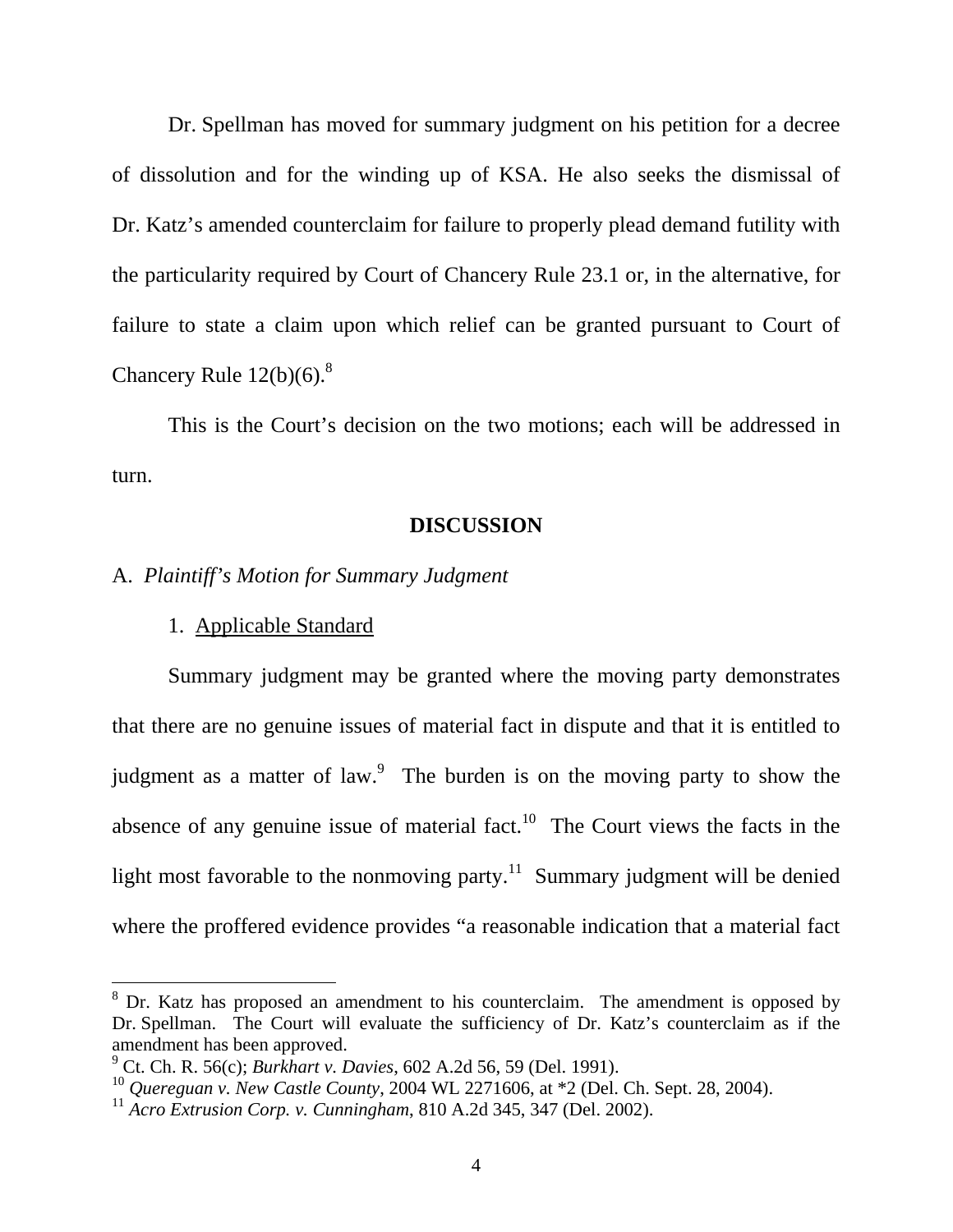is in dispute."<sup>12</sup> Moreover, "[w]hen the issue before the Court involves the interpretation of a contract, summary judgment is appropriate only if the contract in question is unambiguous."<sup>13</sup> The same is true when the interpretation of an limited liability company agreement is in dispute, as the Delaware limited liability company is a creature of contract.<sup>14</sup> A threshold inquiry on a motion for summary judgment in a dispute over a limited liability company agreement, therefore, becomes whether the agreement contains an ambiguity.<sup>15</sup> "A contract [or limited liability company agreement] provision is ambiguous only when it is fairly susceptible to two or more reasonable interpretations."<sup>16</sup>

#### 2. Dissolution of KSA

 The Court's discussion of whether Section 5.1 of the Agreement, which addresses the mandatory dissolution of KSA, is ambiguous can be refreshingly short. The dissolution provision is not ambiguous. Nor does Dr. Katz claim that it is. Instead, Dr. Katz would have the Court ignore the plain language of Section 5.1 in deference to his recollection of the parties' intention that KSA would continue as an entity long after the completion of Bayview Medical Center in order to obtain certain tax benefits.

<sup>12</sup> *Ebersole v. Lowengrub*, 180 A.2d 467, 470 (Del. 1962).

<sup>13</sup> *United Rentals, Inc. v. RAM Holdings, Inc.*, 937 A.2d 810, 830 (Del. Ch. 2007).

<sup>14</sup> *TravelCenters of Am., LLC v. Brog*, 2008 WL 1746987, at \*1 (Del. Ch. Apr. 3, 2008).

<sup>15</sup> *Id.*

<sup>16</sup> *Rossi v. Ricks*, 2008 WL 3021033, at \*2 (Del. Ch. Aug. 1, 2008) (citing *Concord Steel, Inc. v. Wilmington Steel Processing Co.*, 2008 WL 902406, at \*3 (Del. Ch. Apr. 3, 2008)).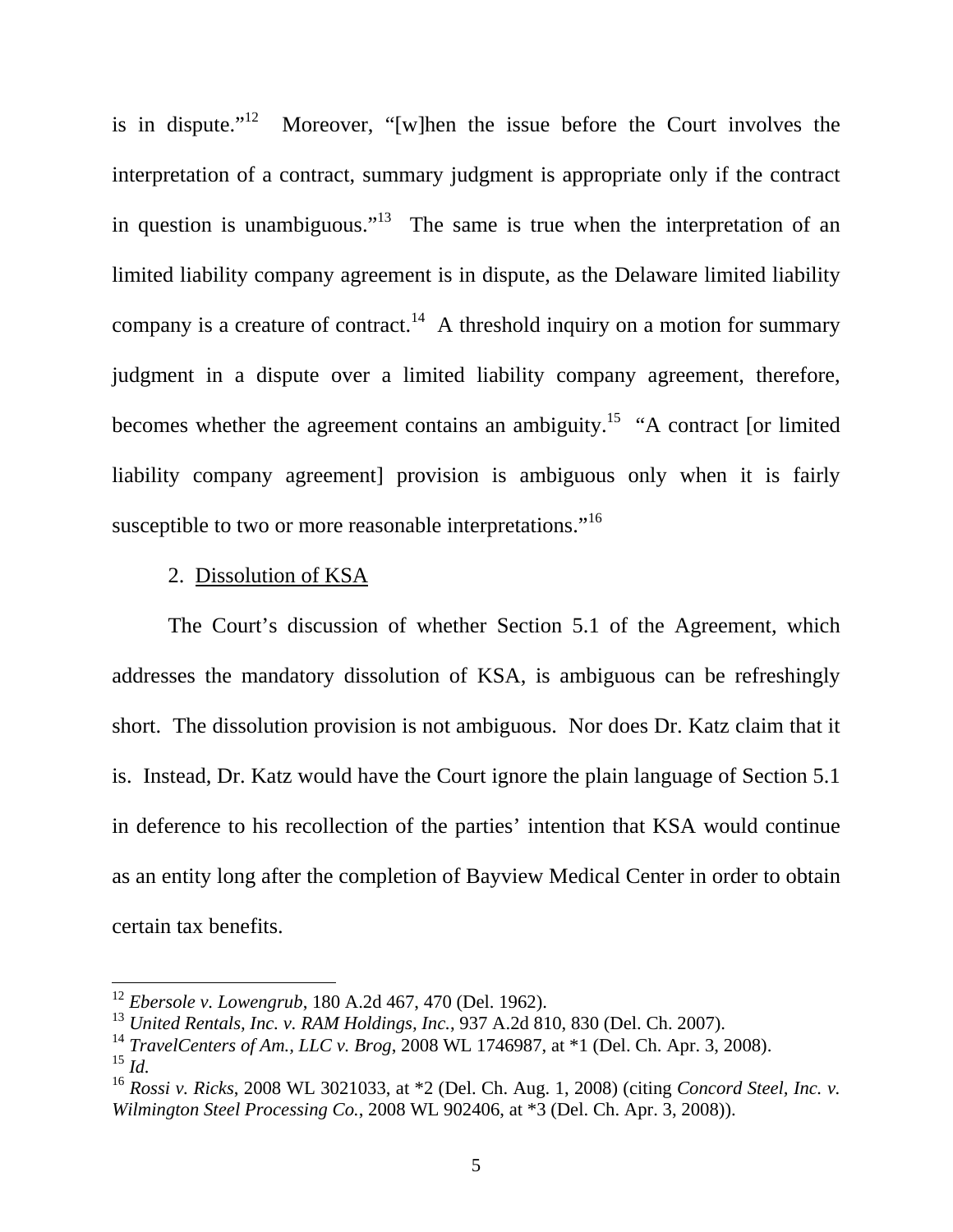Dr. Katz explains away the existence of the unambiguous dissolution provision of Section 5.1 by claiming its existence was unknown to the parties and thus does not embody their true intentions surrounding dissolution. He asks the Court to overlook this provision.<sup>17</sup> The Court must decline to do so.<sup>18</sup> Construction of the office building was completed in 1999; the condominium documents were finalized and the certificates of occupancy were issued the same year.<sup>19</sup> Neither member, however, undertook any steps to implement the dissolution and winding up of KSA called for by the Agreement. This, Dr. Katz argues, evidences the parties' true intent: that the KSA would continue for an extended and indefinite period of time.

Dr. Katz is implicitly requesting the consideration of parol evidence for the purpose of contradicting the express terms of the parties' agreement.<sup>20</sup> This parol evidence, he argues, creates a dispute concerning a material fact that would preclude summary judgment. However, when a "contract is unambiguous on its

 $17$  Dr. Katz's suggests that, because the Agreement was not read by its signatories, he should not be bound by its terms. That contention fails. *See, e.g.*, *Pellaton v. The Bank of New York*, 592 A.2d 473, 477 (Del. 1991) ("It will not do for a man to enter into a contract, and when called upon to respond to its obligations, to say that he did not read it when he signed it, or did not know what it contained. If this were permitted, contracts would not be worth the paper on which they are written.").

<sup>&</sup>lt;sup>18</sup> Dr. Katz neither pleads nor argues any of the legal doctrines that might warrant reforming the Agreement, such as, *inter alia*, fraud, duress, or "scrivener's error."

<sup>19</sup> Compl. ¶¶ 8-11; Answer ¶¶ 8-11.

 $^{20}$  Dr. Katz does not argue that Dr. Spellman's failure to move forward with KSA's dissolution at this time constituted a waiver, estoppel, or acquiescence with respect to KSA's continued existence.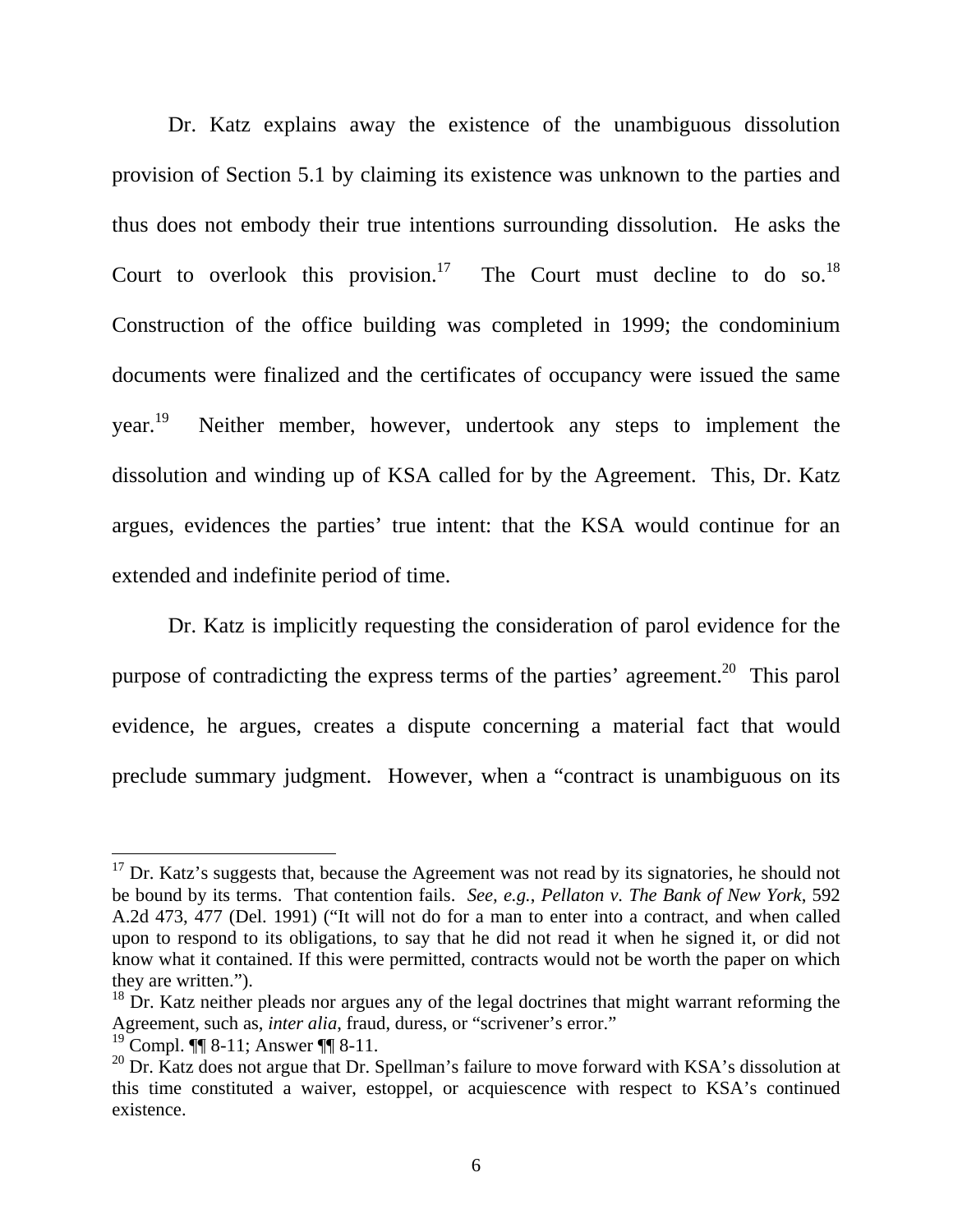face, the operation of the parol evidence rule will preclude the introduction of outside evidence to dispute its terms and summary judgment is particularly appropriate. $1^{21}$  The Agreement is not ambiguous and the parol evidence rule precludes consideration of Dr. Katz's argument. Ambiguity cannot be created by the mere disagreement of the parties. $^{22}$ 

Delaware courts adhere to an objective theory of contract interpretation, applying the construction which would be understood by an objective, reasonable, third party.<sup>23</sup> Section 5.1 of the Agreement employs mandatory language commanding the dissolution of KSA upon the happening of specific events. Both parties concede the occurrence of those events.<sup>24</sup> The Court cannot envision any objective third party, certainly no reasonable one, arriving at a conclusion other than Section 5.1 of the Agreement, under the undisputed facts, requires dissolution and subsequent winding up of KSA. As such, the provision is unambiguous, and its enforcement on summary judgment is appropriate.<sup>25</sup> The Court concludes that KSA has been dissolved by express will of the members and that the winding up of

<sup>21</sup> *Cantera v. Marriott Senior Living Services, Inc.*, 1999 WL 118823, at \*3 (Del. Ch. Feb. 18, 1999) (quoting CHARLES ALAN WRIGHT, ARTHUR R. MILLER & MARY KAY KANE, FEDERAL PRACTICE AND PROCEDURE, § 2730.1, at 63-65 (3d ed. 1998)).

<sup>22</sup> *Id.* at \*4.

<sup>23</sup> *Id.*

<sup>24</sup> *See supra* note 5.

<sup>&</sup>lt;sup>25</sup> *Cantera*, 1999 WL 118823, at \*2 ("Summary judgment is the proper framework for enforcing unambiguous contracts because there is no need to resolve material disputes of fact.").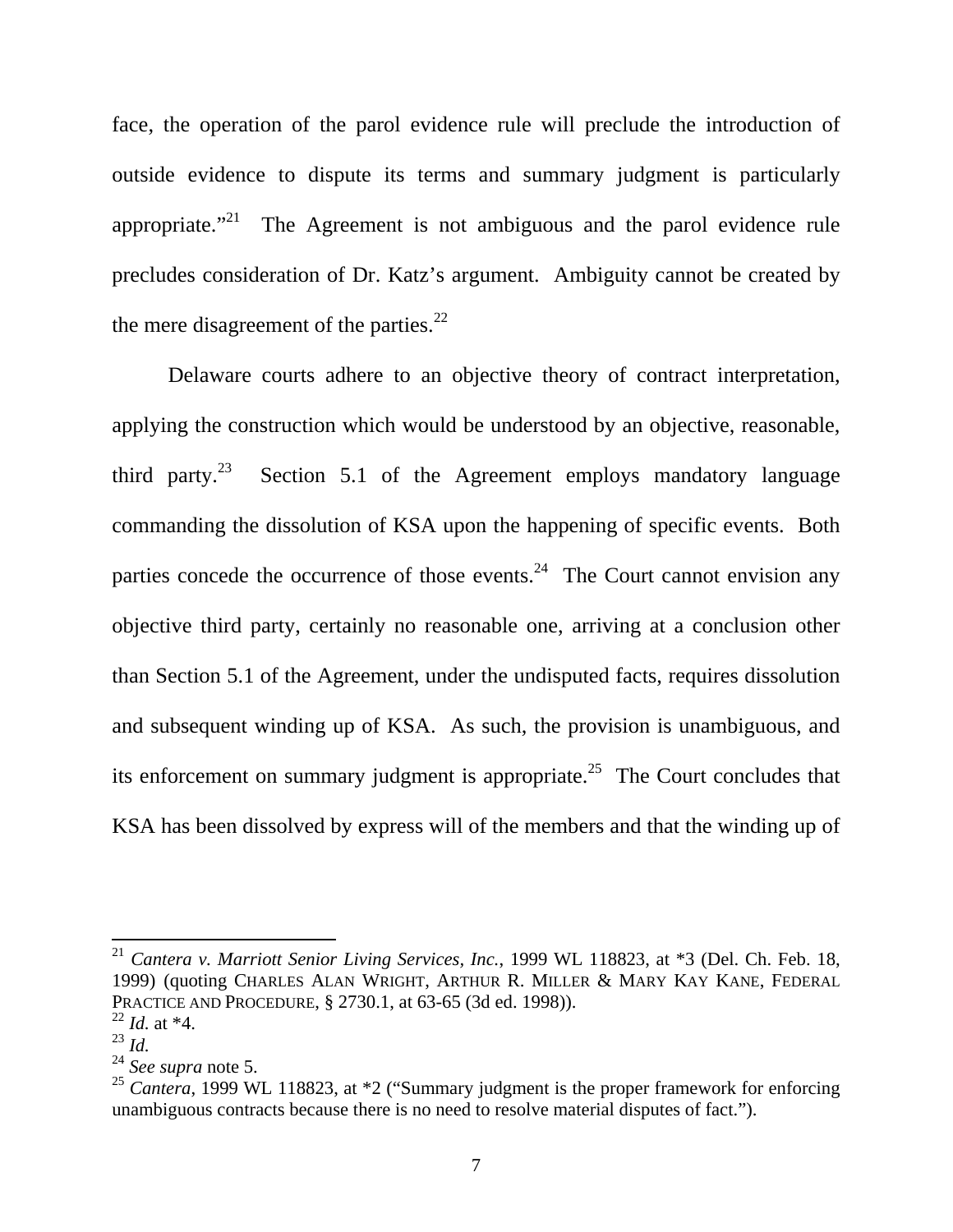its affairs is necessary. Thus, the Court will proceed to consider Dr. Spellman's request for the appointment of a liquidating trustee.<sup>26</sup>

## 3. Appointment of a Liquidating Trustee

Because no material factual disputes exist, summary judgment is also the proper procedural device for consideration of Dr. Spellman's request for the appointment of a liquidating trustee pursuant to 6 *Del. C.* § 18-803 which provides,

in relevant part:

 $\overline{a}$ 

[T]he Court of Chancery, upon cause shown, may wind up the limited liability company's affairs upon application of any member or manager, the member's or manager's personal representative or assignee, and in connection therewith, may appoint a liquidating trustee.

Dr. Katz argues that the only means of winding up the affairs of KSA is set

forth in Section 5.2 of the Agreement which provides that:

Upon the dissolution of the Company, one or more persons approved by Unanimous Vote shall have full authority, and shall proceed

<sup>26</sup> The same result might be found under 6 *Del. C.* § 18-802 which provides for judicial dissolution "whenever it is not reasonably practicable to carry on the business in conformity with a limited liability company agreement." Courts have looked to the analogous dissolution provision in the limited partnership statute, which contains comparable language, in an effort to apply the Limited Liability Company Act. *In re Silver Leaf LLC*, 2005 WL 2045641, at \* 10 (Del. Ch. Aug. 18, 2005); *In re Seneca Investments LLC*, 2008 WL 4329230, at \*2 (Del. Ch. Sept. 23, 2008). This Court has ordered dissolution where "deadlock" between two ownership factions prevented achieving the majority vote required by the limited liability company agreement. *E.g.*, *Haley v. Talcott*, 864 A.2d 86 (Del. Ch. 2004). The material facts necessary to establish that it is "not practicable to carry on the business" of KSA, the standard prescribed for judicial dissolution by 6 *Del. C.* § 18-802, may not be undisputed. The business is the rental of a medical arts office, an activity that has been ongoing for about a decade. Disputes about the reasonableness of the rent paid by Dr. Katz's practice (DBSS) are not without their factual twists. However, the conclusion that KSA is dissolved by express will of the members pursuant to Section 5.1 of the Agreement renders such a finding under 6 *Del. C.* § 18-802 unnecessary.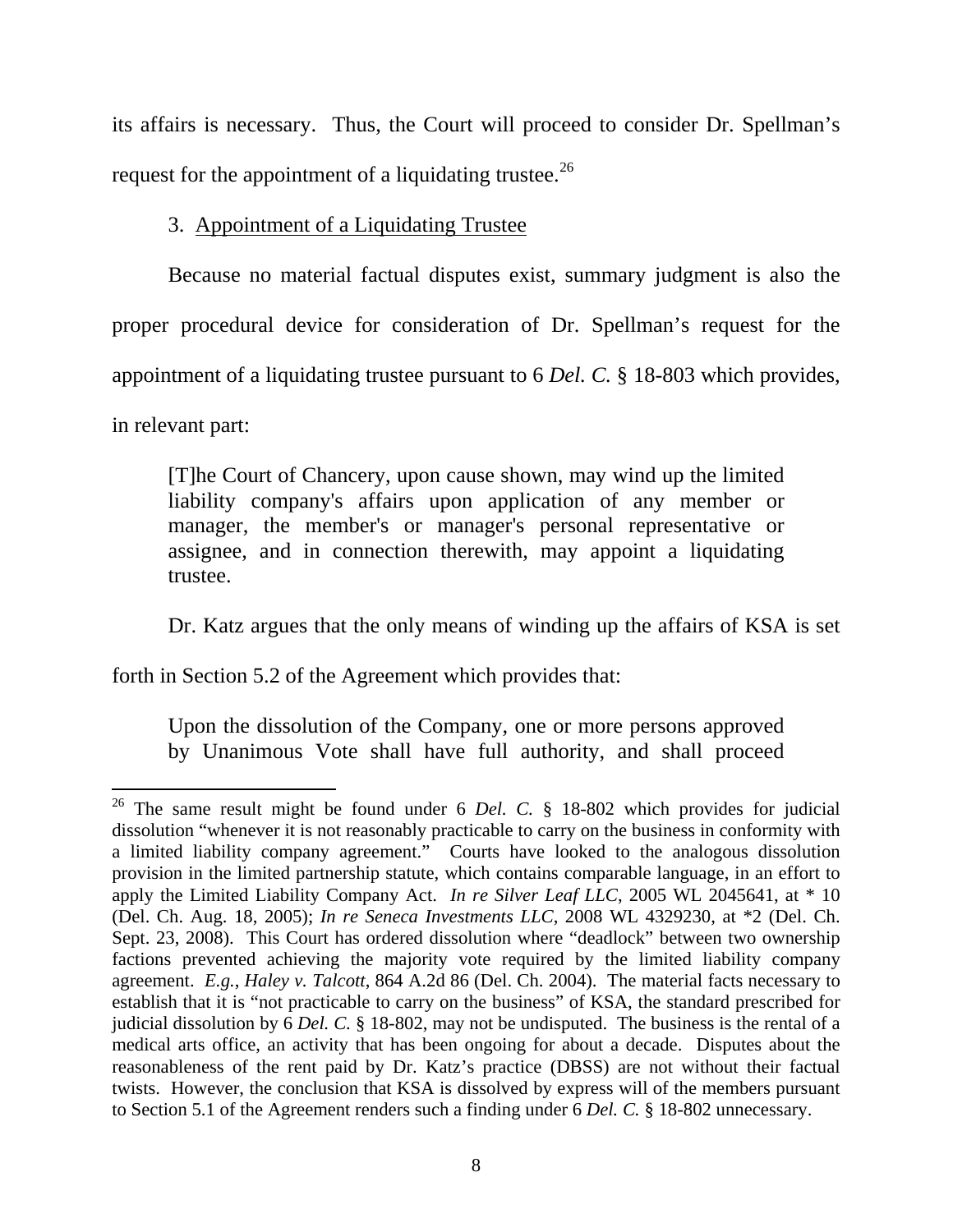without any unnecessary delay, to wind up the Company's business, to sell or otherwise liquidate the assets of the Company, and to pay or make reasonable provision for the payment of all debts, liabilities, and obligations of the Company, and to make distributions to members as provided herein.

Dr. Katz argues that the language of Section 5.2 conditions the winding up process on unanimous agreement.<sup>27</sup> To the contrary, Section 5.2 provides that once dissolution has occurred, the person charged with the winding up responsibilities should be selected by unanimous agreement. The provision was no doubt written under the assumption that agreement would be reached—an unlikely event now given the deadlock that both parties concede. With the parties unable, or unwilling, to agree on the person to conduct KSA's winding up, the only rational and equitable result is for the Court to appoint such a person.

 The Court's statutory authority to wind up KSA's affairs and to appoint a liquidating trustee is conditioned upon a showing of cause. Because the Agreement, in light of the events that have occurred, requires the dissolution and winding up of KSA and because the parties are unable or unwilling to implement that process, cause, within the meaning of 6 *Del. C.* § 18-803(a), exists for the appointment of a liquidating trustee to wind up the affairs of  $KSA$ <sup>28</sup>

 $27$  The parties could have agreed in that fashion in the Agreement. It likely would have been given effect (*see, e.g.*, *R & R Capital, LLC v. Buck & Doe Run Valley Farms, LLC*, 2008 WL 3846318 (Del. Ch. Aug. 19, 2008)), but that is not how their agreement reads.

<sup>&</sup>lt;sup>28</sup> Although the Court relies upon 6 *Del. C.* § 18-803(a) to appoint a liquidating trustee, the same authority may well be found in the Court's traditional equitable powers.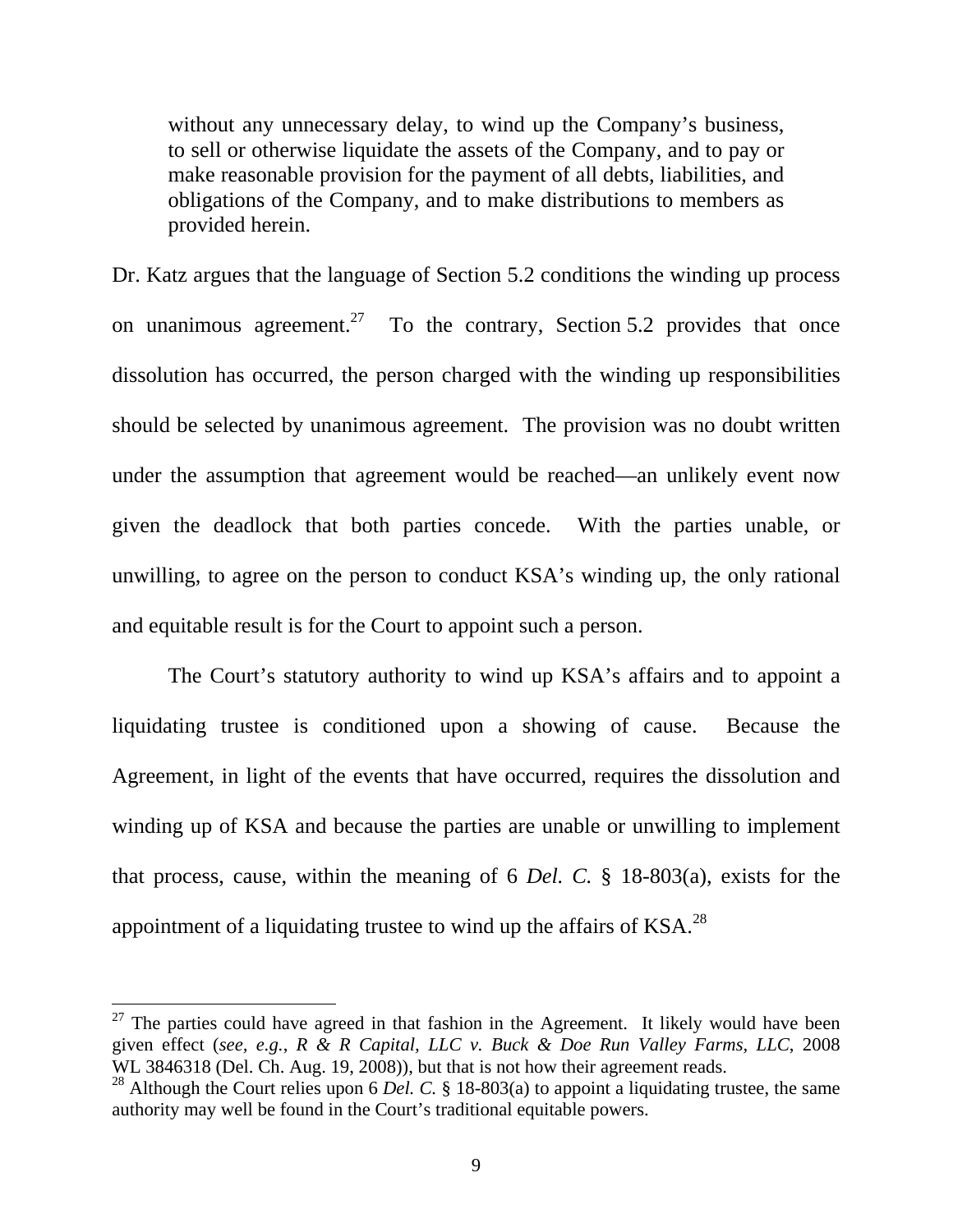Both parties have looked to *Paciaroni v. Crane*<sup>29</sup> for assistance in defining what constitutes "cause" under Section 18-803(a).<sup>30</sup> In *Crane*, this Court decided the proper disposition of a racehorse after the partners that owned it experienced a similar falling out. The case is instructive for current purposes only for the propositions that a winding up must logically follow dissolution, and that cause for judicial intervention into the winding up process may be shown by the demonstrated inability of the members to agree as to how winding up should proceed. The case does not teach, as Dr. Katz argues, that an enterprise ought to be continued until the purpose of the entity's formation has been accomplished.<sup>31</sup> To the contrary, *Crane* merely stands for the proposition that the value of commonly owned assets should be preserved during the winding up process.<sup>32</sup>

And so, winding up must also occur here. *Crane* confirms that winding up logically follows dissolution in an entity's life cycle. Because KSA is dissolved by

<sup>&</sup>lt;sup>29</sup> 408 A.2d 946 (Del. Ch. 1979).

<sup>&</sup>lt;sup>30</sup> Def.'s Answering Br. in Opp'n. to Pl.'s Mot. for Summ. J. 12; Pl.'s Br. In Supp. of Mot. for Summ. J. 21-22.

 $31$  Here again Dr. Katz depends on his understanding that KSA was created with the purpose of surviving long after Bayview Medical Center was completed in order to deliver tax benefits to the members, contrary to the express language of the Agreement. *See supra* Part A.2.

<sup>&</sup>lt;sup>32</sup> The *Crane* Court stated the principle as:

where, because of the nature of the partnership business, a better price upon final liquidation is likely to be obtained by the temporary continuation of the business, it is permissible, during the winding up process, to have the business continue to the degree necessary to preserve or enhance its value upon liquidation, provided that such continuation is done in good faith with the intent to bring affairs to a conclusion as soon as reasonably possible.

<sup>408</sup> A.2d at 956.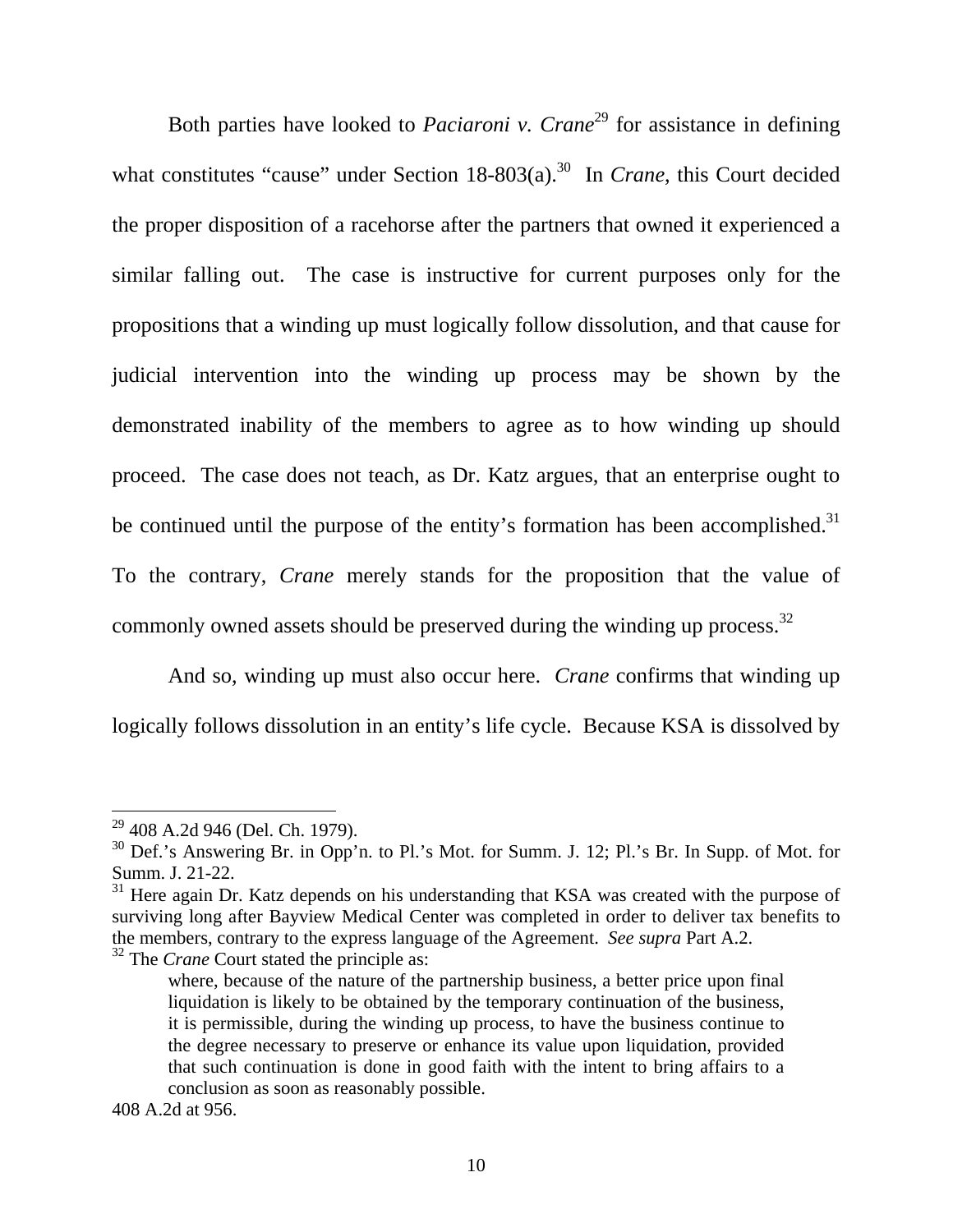the express will of its members, its affairs must now be wound up, and the Court concludes that, on these undisputed facts, the members' inability to implement this process, coupled with their contractual obligation under the Agreement to pursue winding up following dissolution, is sufficient cause for the Court to appoint a liquidating trustee pursuant to 6 *Del. C.* § 18-803 (a).<sup>33</sup>

#### B. *Motion to Dismiss Amended Counterclaim*

### 1. The Counterclaim Alleges a Derivative Claim

Dr. Katz asserts a single counterclaim alleging that Dr. Spellman breached his fiduciary duties to KSA by "refus[ing] to participate in the proposed refinancing" of the mortgage held by Wilmington Trust Company and secured by the Bayview Medical Center property.<sup>34</sup> Dr. Katz alleges that Dr. Spellman's refusal was motivated by self-interest.<sup>35</sup> Interest rates at the time were "near" historic lows" and Dr. Katz seeks damages in the amount of the savings KSA would have realized had the mortgage been refinanced.<sup>36</sup>

Both parties agree—correctly—that this allegation states a derivative, and not a direct, claim.<sup>37</sup> The distinction between a direct and derivative claim

 $33$  Dr. Katz has requested that he have a "right of first refusal" in the event that KSA's assets are liquidated. Katz Aff. ¶ 30. There is no basis for the Court to burden the liquidation process in that manner.

 $34$  Am. Countercl.  $\P$  2.

 $35$  *Id.* at  $\P\P$  3-5.

 $36$  *Id.* at  $\P$  2.

 $37$  Def.'s Answering Br. in Opp'n to Pl.'s Mot. to Dismiss Countercl. at 6; Pl.'s Br. In Supp. of Mot. to Dismiss Def.'s Countercl. at 6, 9-10.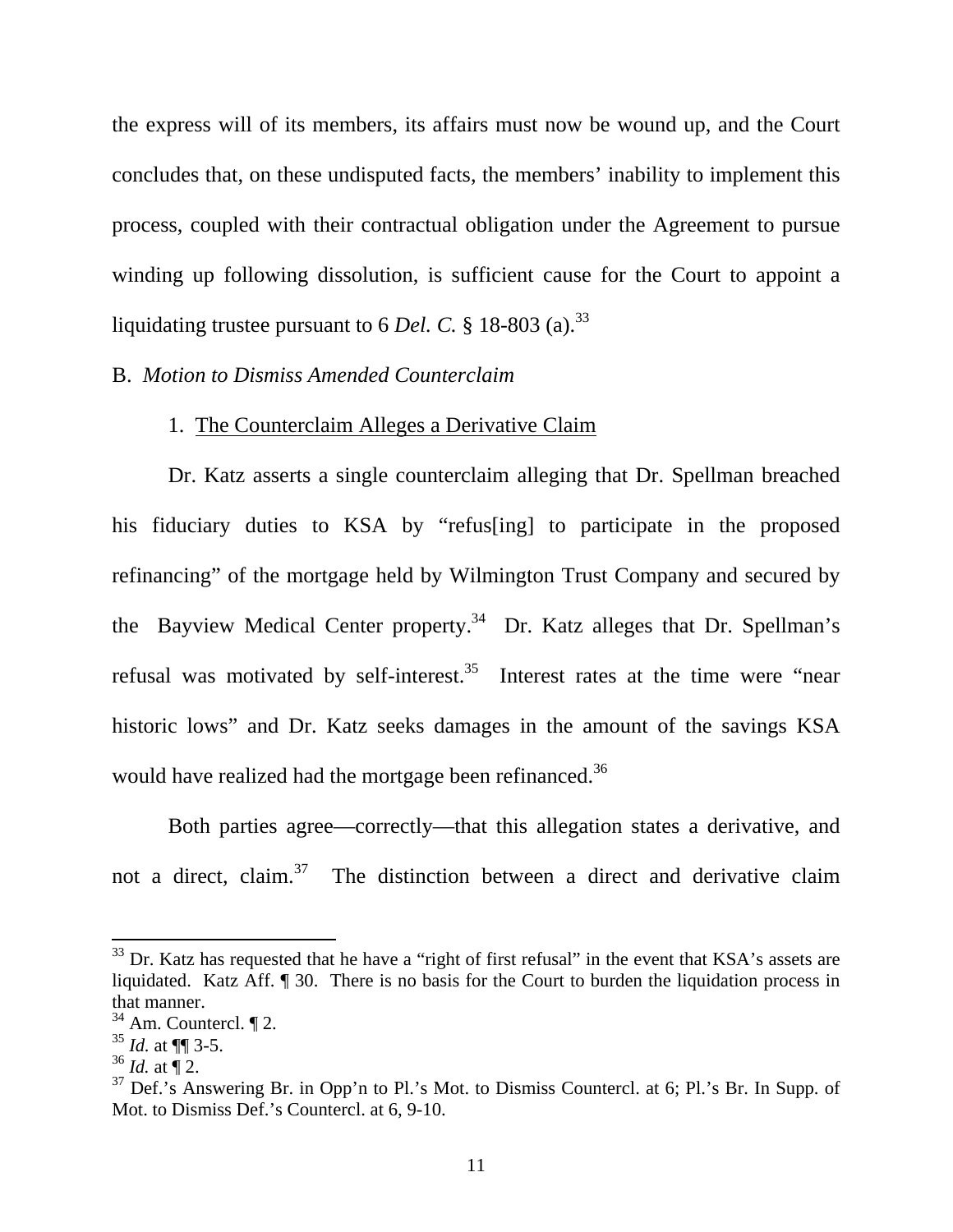generally may be found by asking (1) who suffered the alleged harm (the company or the members, individually); and (2) who would receive the benefit of any recovery or other remedy (the company or the members, individually).<sup>38</sup> Here, Dr. Katz alleges harm in the form of mortgage interest payments, made by KSA, in an amount higher than was necessary as a result of Dr. Spellman's refusal to participate in the refinancing. Were this Court to award damages on this claim, that award would flow to KSA, and not directly to the members in their individual capacity. The counterclaim states a derivative claim.

## 2. Pleading Requirements for a Derivative Claim

On a motion to dismiss, the Court assumes the truthfulness of all wellpleaded allegations of fact in the complaint, as well as all reasonable inferences drawn therefrom.39 Generally, a motion to dismiss will be denied unless it appears with reasonable certainty that a claimant could not prevail on any set of facts reasonably inferred from the pleading.<sup>40</sup>

However, the pleading burden imposed on the sponsor of derivative claims is more onerous; it requires pleading "with particularity"<sup>41</sup> to survive; one cannot rest after serving mere notice of the claim asserted.<sup>42</sup>

<sup>38</sup> *Tooley v. Donaldson, Lufkin, & Jenrette, Inc.*, 845 A.2d 1031, 1033 (Del. 2004).

<sup>39</sup> *Gantler v. Stephens*, 2009 WL 188828, at \*5 (Del. Jan 27, 2009).

<sup>40</sup> *Kohls v. Kentech Corp.*, 791 A.2d 763, 767 (Del. Ch. 2000).

<sup>&</sup>lt;sup>41</sup> 6 *Del.* C. § 18-1003 ("complaint shall set forth with particularity" reasons for not making demand); Ct. Ch. R. 23.1; *Rales*, 634 A.2d at 932.

<sup>42</sup> *See McPadden v. Sidhu*, 2008 WL 4017052, at \*6 (Del. Ch. Aug. 29, 2008).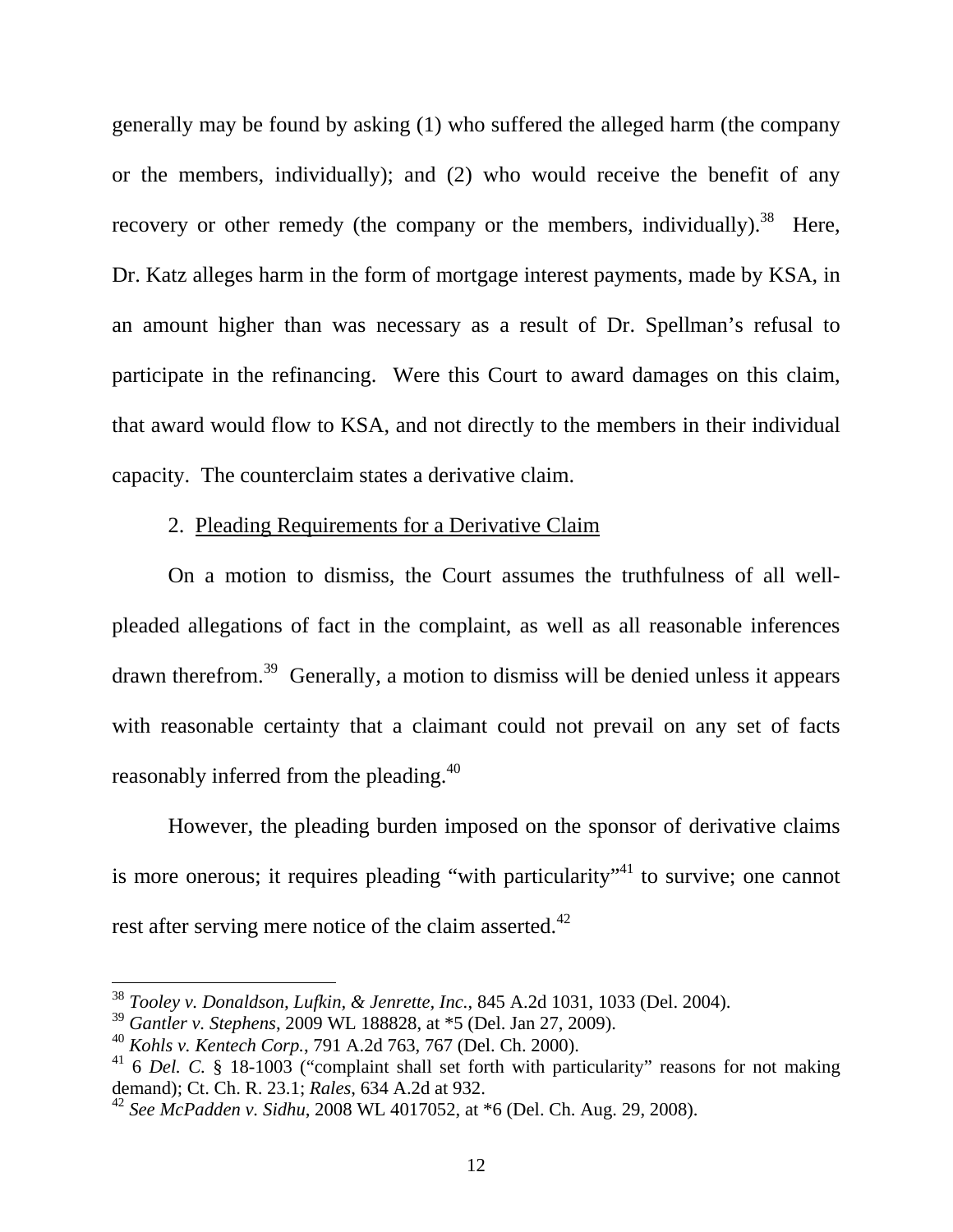3. Failure to Plead Demand Futility

A member's right to bring a derivative claim on behalf of a Delaware limited

liability company is governed by 6 *Del. C.* § 18-1001, which provides that:

A member or an assignee of a limited liability company interest may bring an action in the Court of Chancery in the right of a limited liability company to recover a judgment in its favor if managers or members with authority to do so have refused to bring the action or if an effort to cause those managers or members to bring the action is not likely to succeed.

Dr. Katz admits he has not made demand on KSA's managers or members to

bring this action and must therefore demonstrate that such demand would have

been futile.<sup>43</sup> Demand will be excused if Dr. Katz has adequately alleged that

Dr. Spellman<sup>44</sup> would not be able to consider the merits of his demand impartially

without being influenced by improper considerations.<sup>45</sup>

[A] court must determine whether or not *the particularized factual allegations* of a derivative stockholder complaint create a reasonable doubt that, as of the time the complaint is filed, the board of directors could have properly exercised its independent and disinterested business judgment in responding to a demand. If the derivative plaintiff satisfies this burden, then demand will be excused as futile.<sup>46</sup>

 $\overline{a}$  $43$  "Case law governing corporate derivative suits is equally applicable to suits on behalf of a Delaware limited liability company." *VGS, Inc. v. Castiel*, 2003 WL 723285, at \* 11 (Del. Ch. Feb. 28, 2003). 6 *Del. C.* § 18-1001; *Rales v. Blasband*, 634 A.2d 927, 932 (Del. 1993) (discussing standard for demand excusal).

 $44$  When there are but two directors or members with authority to authorize an action, a derivative plaintiff can show demand futility if she can allege adequately that one of them lacks independence or is interested. *See e4e, Inc. v. Sircar*, 2003 WL 22455847, at \*2 n.10 (Del. Ch. Oct. 9, 2003).

<sup>45</sup> *Rales*, 634 A.2d at 932 (Del. Ch. 2003).

<sup>46</sup> *Guttman v. Huang*, 823 A.2d 492, 501 (Del. Ch. 2003) (emphasis added) (citing *Rales*, 634 A.2d at 934); *Rattner v. Bidzos*, 2003 WL 22284323, at \*8 (Del. Ch. Sept, 30, 2003).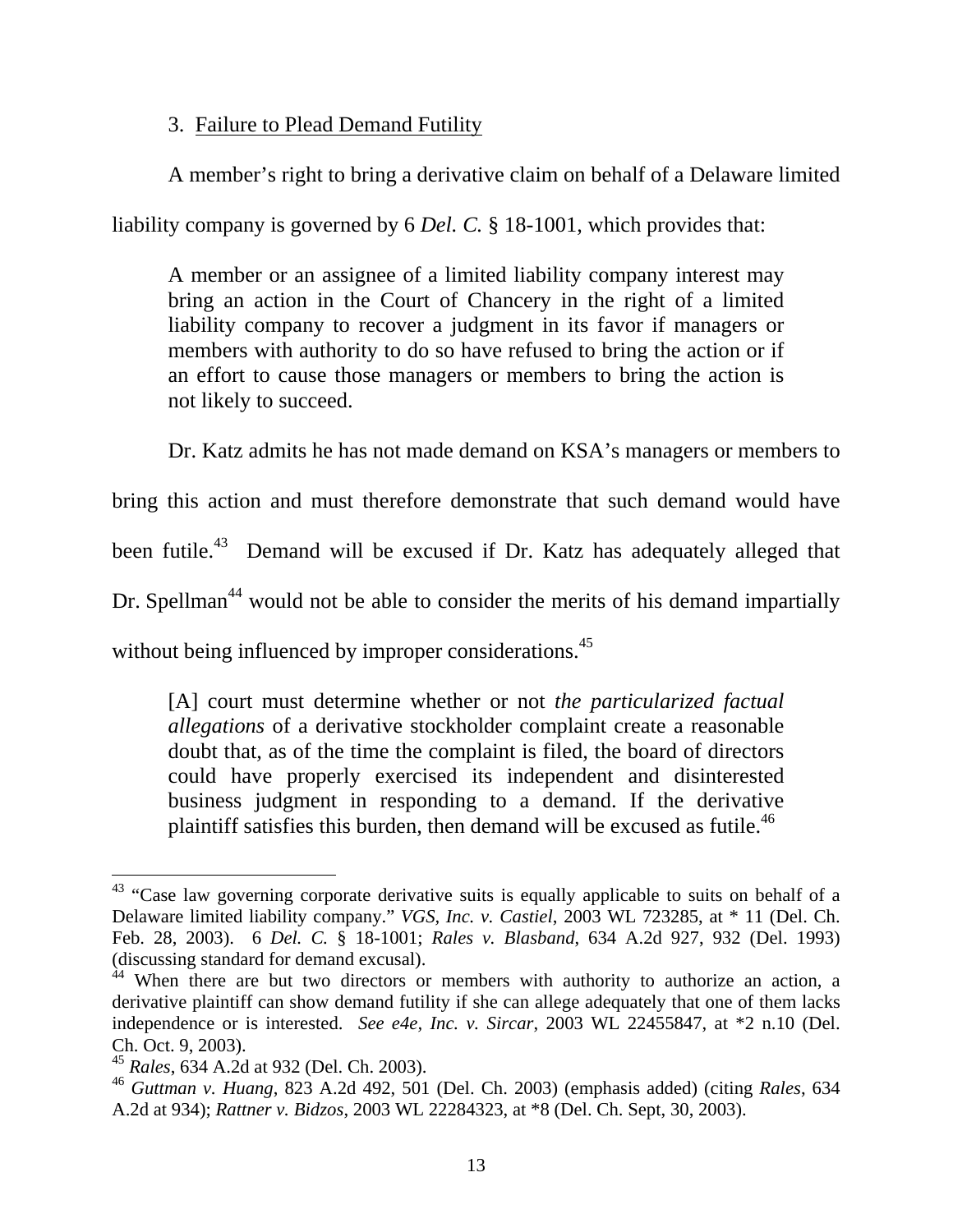Dr. Katz argues demand futility has been sufficiently demonstrated because Dr. Spellman, by virtue of his 50% interest in KSA, may effectively "veto any proposed action" and KSA management is therefore interested in any decision regarding this suit because Dr. Spellman "will himself become a defendant in any action" and it "would be futile to request that Dr. Spellman grant permission to sue himself" for the alleged conduct. $47$ 

 A director is considered interested for the purpose of demand futility "if he will be materially affected, either to his benefit or his detriment, by a decision of the board," in a manner not shared by the company or its members.<sup>48</sup> However, the "mere threat" of personal liability will not render a director interested for the purposes of the *Rales* test. One does not satisfy Delaware's demand futility standards with the oft-employed phrase that one cannot be expected to sue himself. To the contrary, Dr. Katz must show a "substantial likelihood" of Dr. Spellman's personal liability before demand will be excused of lack of impartiality.49 Thus the Court applies heightened pleading requirements to the very factual allegations surrounding the claim itself to determine whether a "substantial likelihood" of liability has been shown.

 $47$  Am. Countercl.  $\P\P$  10-11.

<sup>48</sup> *Rales*, 634 A.2d at 933.

<sup>49</sup> *Id.* at 936; *see also Rattner*, 2003 WL 22284323, at \*9.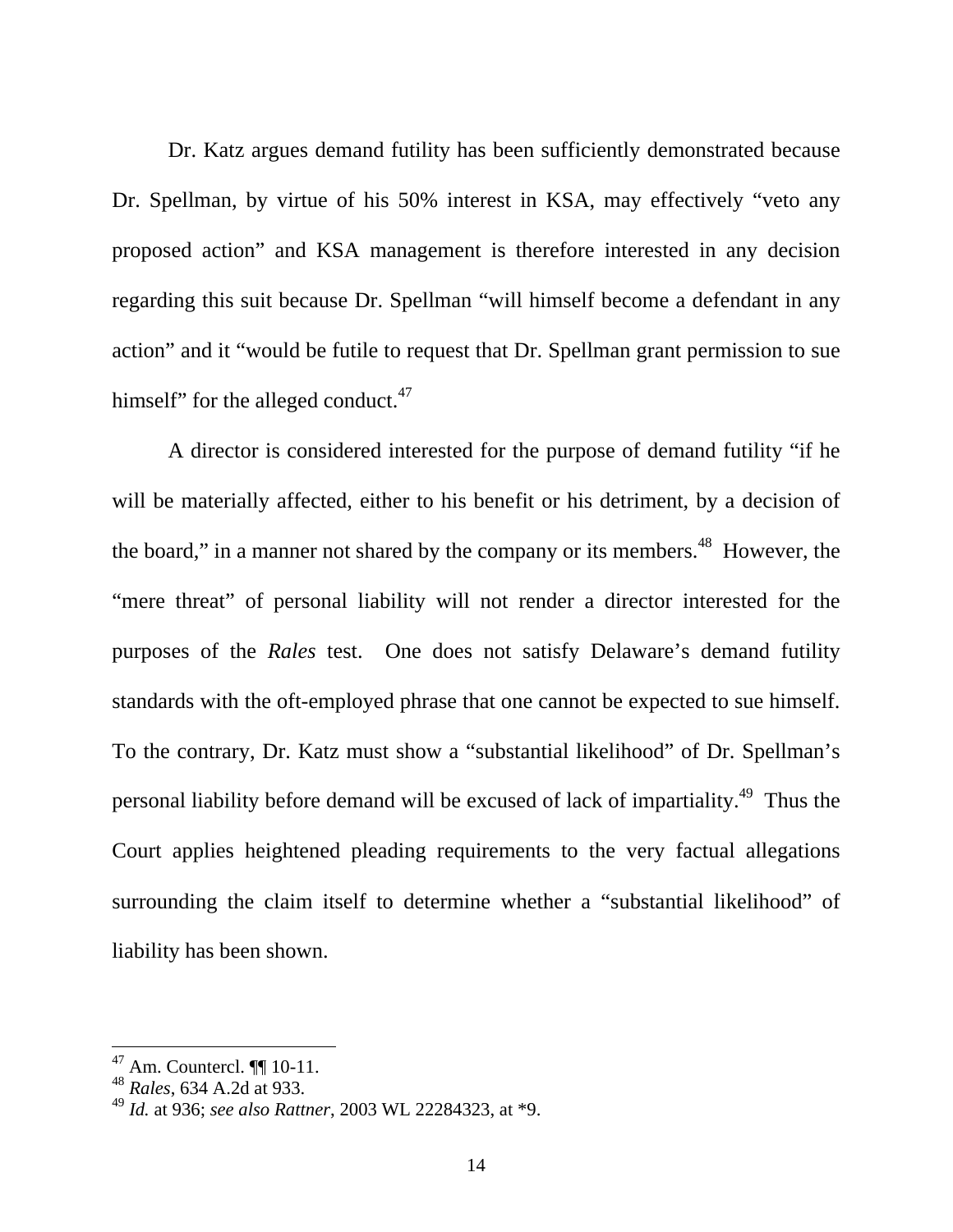Dr. Katz, in his amended counterclaim, fails to articulate *any* particularized facts supporting his claim and thus has not satisfied his pleading obligations. Therefore, the Court's analysis is again quite short. By pleading only the naked assertion of a breach of fiduciary duty the amended counterclaim shows no more than a "mere threat" of personal liability. Dr. Katz justifies his failure to make demand with the following allegations:

KSA is incapable of acting because, as stated above, its members are deadlocked. A demand upon its members would therefore be futile. Further, Dr. Spellman will himself become a defendant in any action or other litigation instituted to address the aforesaid misconduct [not pursuing the opportunity to remortgage the real estate]. It will be futile to request that Dr. Spellman grant permission to sue himself and therefore, demand is excused for that reason as well. $50$ 

Deadlock—an evenly divided control group—will not by itself satisfy the demand excusal standard. Thus, review of the substantive allegation regarding the refinancing becomes necessary. In February 2005, Dr. Katz proposed to refinance the KSA real property because of "historic low interest rates." Dr. Spellman is alleged to have refused to participate because he wanted Dr. Katz to buy out his interest in KSA. "Significant savings in interest payments" could have been achieved through the refinancing. These allegations are not particularized. For example, the balance on the mortgage, the interest rate differential, a reasonable estimate of the potential savings, whether the interest to be saved would be

 $50$  Am. Countercl.  $\P$  11.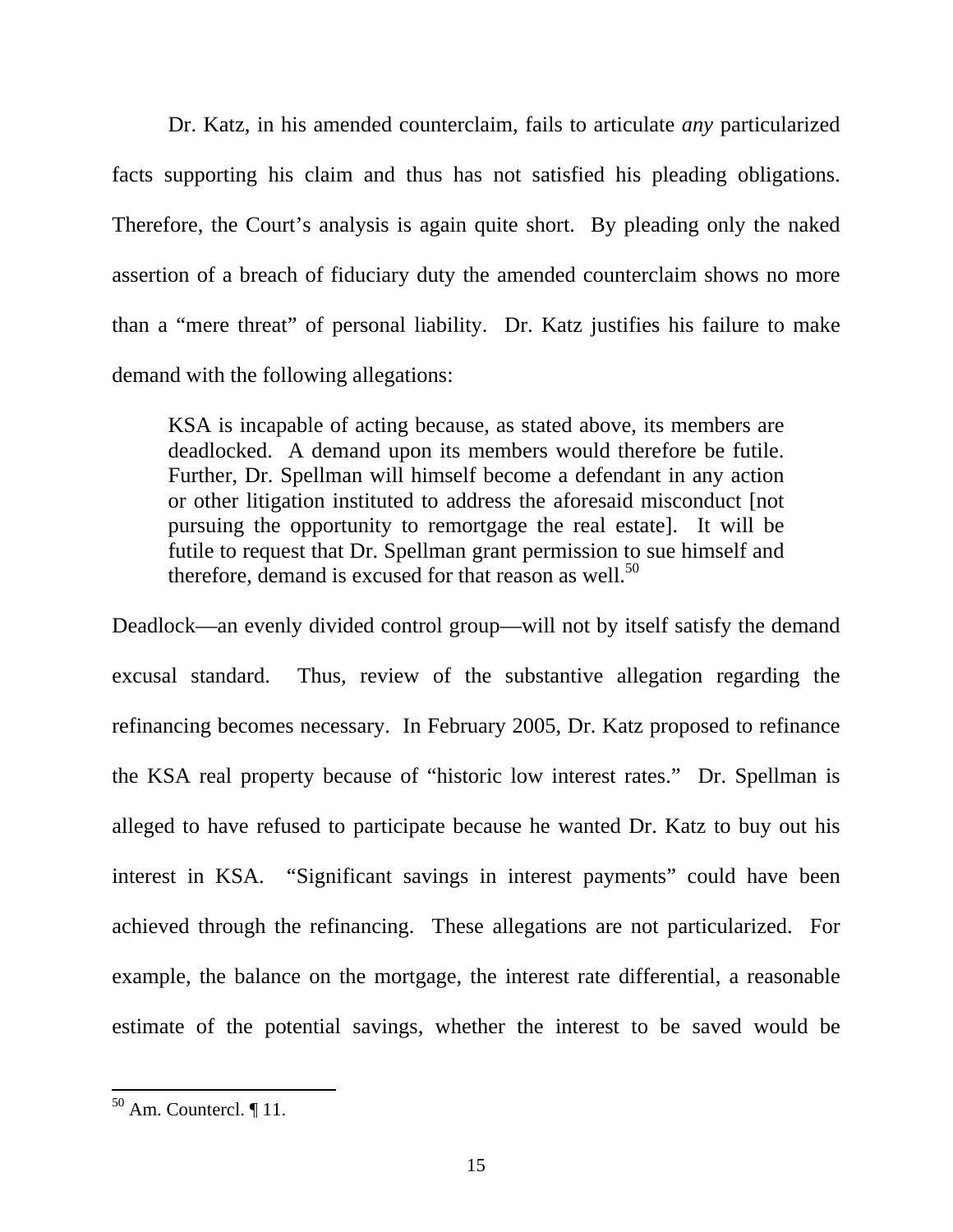material to KSA, and whether any potential liability would be material to Dr. Spellman are lacking. An allegation that "significant" savings could be achieved is merely conclusory, and conclusory allegations are wholly insufficient.<sup>51</sup> If heightened pleading requirements are to mean anything, then this amended counterclaim must fail. It is a "rare case" in which a director or member's actions are sufficiently egregious that a "substantial likelihood" of personal liability exists.<sup>52</sup> This Court has no authority to guess those facts that might support a derivative claim. The burden is on the complaining party to put forth supporting factual allegations. A complaint devoid of factual specificity will fail to provide the necessary basis for excusing demand; Dr. Katz's counterclaim is clearly insufficient to satisfy the heightened requirements applicable to demand excusal. His pleading provides no factual basis from which one could find or infer the requisite "substantial likelihood" of personal liability. Accordingly, Dr. Katz's amended counterclaim will be dismissed with prejudice in accordance with Court of Chancery Rule 15(aaa).

#### **CONCLUSION**

For the forgoing reasons Plaintiff's motion for summary judgment declaring the dissolution of KSA and requiring the winding up of KSA's affairs and for the

<sup>51</sup> *Wood v. Baum*, 953 A.2d 136, 141 (Del. 2008) (finding conclusory allegations insufficient); *Guttman*, 823 A.2d at 499 ("cursory contentions" are not sufficient).

<sup>52</sup> *Seminaris v. Landa*, 662 A.2d 1350, 1354 (Del. Ch. 1995).